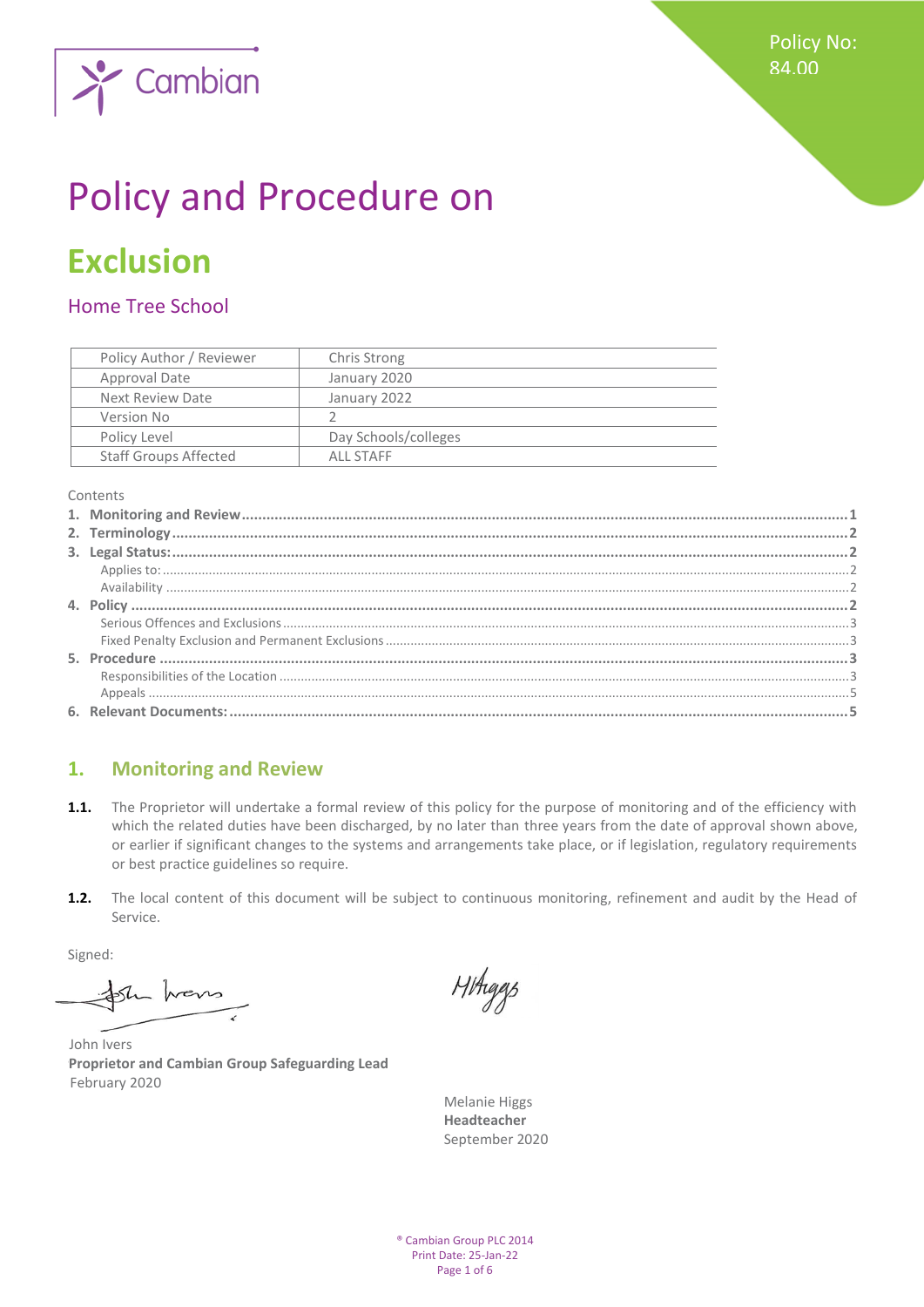

## <span id="page-1-0"></span>**2. Terminology**

**2.1.** Our aim is to use consistent terminology throughout this policy and all supporting documentation as follows:

| 'Establishment' or 'Location          | this is a generic term which means the Children's<br>Home/school/college. Home Tree School is a school.                                                                                                                                                            |
|---------------------------------------|--------------------------------------------------------------------------------------------------------------------------------------------------------------------------------------------------------------------------------------------------------------------|
| <b>Individual</b>                     | means any child or young person under the age of 18 or young<br>adult between the ages of 18 and 25. At Home Tree School we<br>have young people attending and/or residing between the ages of<br>12-18 years.                                                     |
| <b>Service Head / Head of Service</b> | This is the senior person with overall responsibility for the<br>Location. At Home Tree School this is the Headteacher who is<br>Melanie Higgs.* dual registered locations need to include Service<br>Head and Registered Manager if they are not the same person. |
| <b>Key Worker</b>                     | Members of staff that have special responsibility for Individuals<br>residing at or attending the Establishment.                                                                                                                                                   |
| Parent, Carer, Guardian               | means parent or person with Parental Responsibility                                                                                                                                                                                                                |
| <b>Regulatory Authority</b>           | Regulatory Authority is the generic term used in this policy to<br>describe the independent regulatory body responsible for<br>inspecting and regulating services. At Home Tree School this is<br>Ofsted.                                                          |
| <b>Social Worker</b>                  | This means the worker allocated to the child/family. If there is no<br>allocated worker, the Duty Social Worker or Team Manager is<br>responsible.                                                                                                                 |
| <b>Placing Authority</b>              | Placing Authority means the local authority/agency responsible<br>for placing the child or commissioning the service                                                                                                                                               |
| <b>Staff</b>                          | Means full or part-time employees of Cambian, agency workers,<br>bank workers, contract workers and volunteers.                                                                                                                                                    |

## <span id="page-1-1"></span>3. Legal Status:

**3.1.** Regulatory Requirements, Part 3, Paragraph 9 and Exclusion Element of Part 6 (24)(3) of the Education (Independent School Standards) (England) Regulations 2010

### <span id="page-1-2"></span>**Applies to:**

- **3.2.** the whole Location, out of school care and all other activities provided by the Location, inclusive of those outside of the normal hours;
- <span id="page-1-3"></span>**3.3.** all staff (teaching and support staff), students on placement, the proprietor and volunteers working in the Location.

#### **Availability**

**3.4.** This policy is made available to parent/guardian/carer, staff and pupils in the following ways: via the Location website (if applicable), and on request a copy may be obtained from the Location Office.

## <span id="page-1-4"></span>4. Policy

Policy Name: Exclusions<br>Page 2 of 6 Print Date: 25-Jan-22 Page 2 of 6 Reviewed: Feb 2019

Version: 2 ® Cambian Group PLC 2014 Approved by: Chris Strong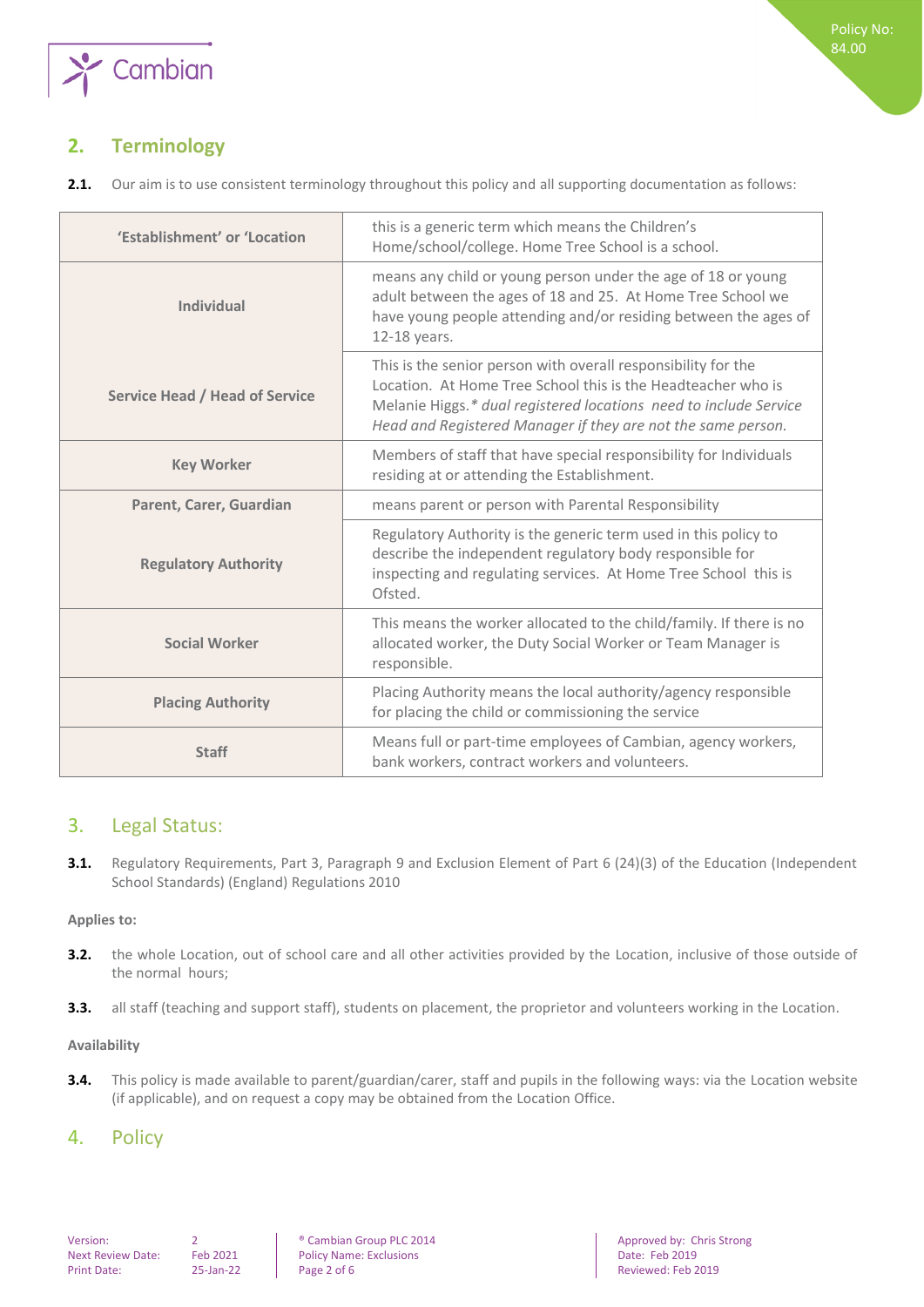

**4.1.** Ultimate sanctions are Fixed Term and Permanent Exclusions. Neither sanction is used lightly. Only the Head Teacher has the power to exclude a child. If the Headteacher excludes an Individual, the parent/guardian/carer are informed immediately, giving reasons for the exclusion. At the same time, the Headteacher makes it clear to the parents that they can, if they wish, appeal against the decision to the Cambian Board. Parents are given information on how to make any such appeal.

#### <span id="page-2-0"></span>**Serious Offences and Exclusions**

- **4.2.** Serious offences are those that may have a significant impact on the individual or others at the Location. Examples include:
	- extreme or persistent bullying, racism or harassment;
	- stealing;
	- extreme or persistent violence, actual or threatened, against a pupil or member of staff;
	- sexual abuse, assault or activity;
	- smoking, illegal drugs (possession and/or use ) or alcohol (consumption or possession)
	- persistently absconding;
	- repeated damage to school property;
	- dangerous behaviour (climbing on the roof, absconding from site)
	- carrying an offensive weapon.

#### <span id="page-2-1"></span>**Fixed Penalty Exclusion and Permanent Exclusions**

- **4.3.** We will apply our behaviour policies in a consistent, rigorous and non-discriminatory way and all areas of application of these policies will be monitored routinely. Ultimate sanctions are:
	- Fixed Term Exclusion (suspension)
	- Permanent Exclusion
- **4.4.** Neither sanction is used lightly. The power to suspend an Individual can only be exercised by the Head of service in consultation with the Regional Lead. If the Head of service excludes a pupil, the parent/guardian/carer are informed immediately, giving reasons for the exclusion. At the same time, the Head of Service makes it clear to the parent/guardian/carer that they can, if they wish, appeal against the decision to the Cambian Board The location informs the parent/guardian/carers how to make any such appeal. It is the responsibility of the Proprietor to monitor the rate of exclusions, and to ensure that the school policy is administered fairly and consistently.

### <span id="page-2-2"></span>5. Procedure

- Parent/guardian/carers must be informed immediately by phone with a follow up letter.
- Social worker to be informed on the same day via email or phone call with a follow up letter.
- A copy of a sheet entitled 'Advice for Parents/Carers' will be attached to the letter.
- Parent/guardian/carers/social workers must be notified of their right to appeal.
- Ensure that arrangements are in place for work to be sent home.
- Arrangements will be made for a return to school/collegeschool/college interview that includes the parents/carers.
- A re-integration support plan will be put in place (if appropriate) and always after more than one exclusion
- **5.1.** All cases of exclusion will be treated in the strictest confidence on a need to know basis and are not to be discussed outside the school

#### <span id="page-2-3"></span>**Responsibilities of the Location**

**5.2.** Before resorting to exclusion the Location will implement a range of alternative solutions such as;

Next Review Date: Feb 2021 | Policy Name: Exclusions | Date: Feb 2019 Print Date: 25-Jan-22 Page 3 of 6 Reviewed: Feb 2019

Version: 2 ® Cambian Group PLC 2014 Approved by: Chris Strong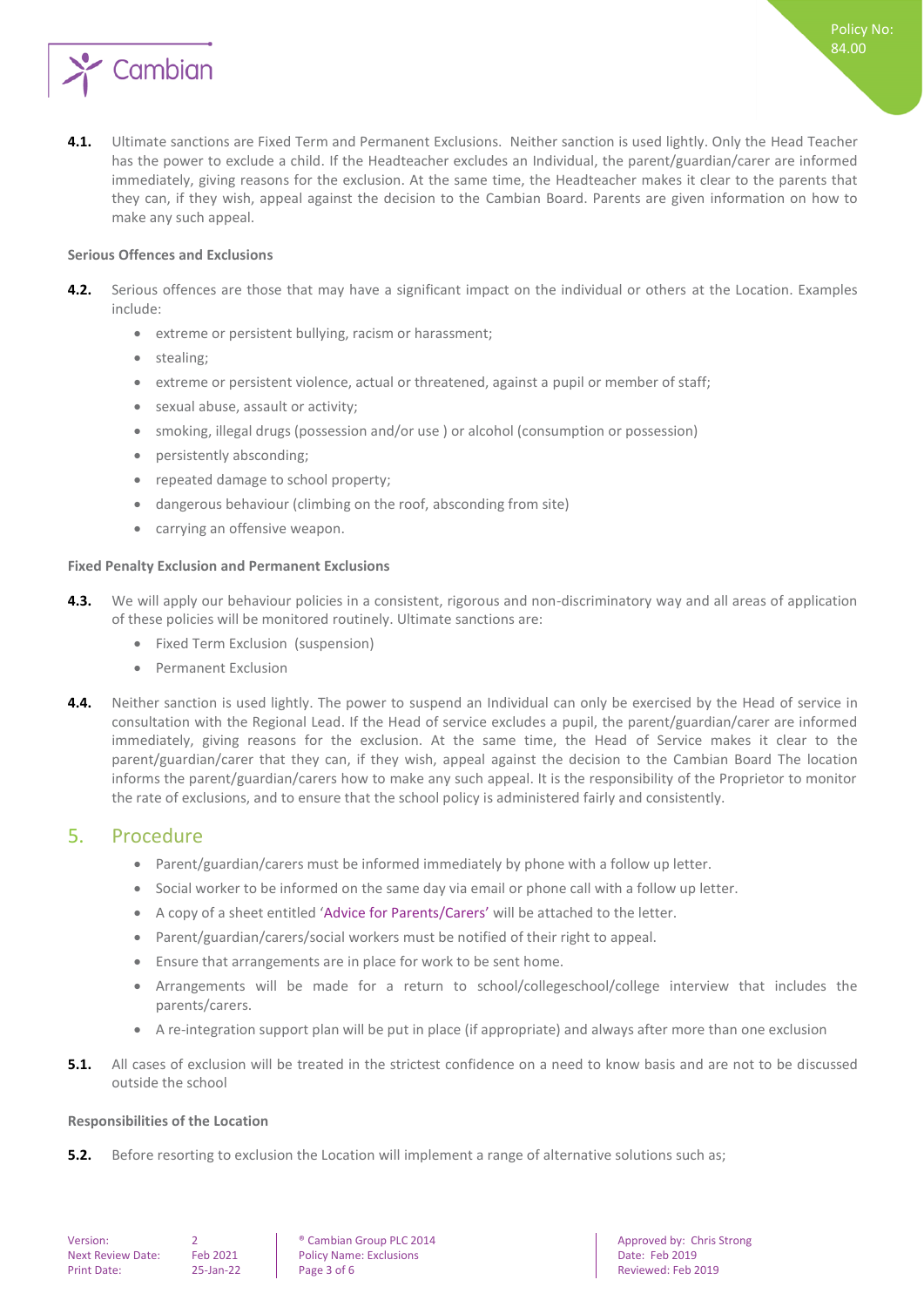

- 5.2.1. Utilising a restorative justice approach
- 5.2.2. Working closely with parent/carer/clinical team to address underlying causes of the behaviour
- 5.2.3. Targeted programme of pastoral support
- 5.2.4. Implementation of personalised reward system
- **5.3.** Home Tree School:
	- requires all staff to use positive strategies for handling any unacceptable behaviour by helping Individuals find solutions in ways that are appropriate for their ages and stages of development;
	- acknowledges that such solutions might include, for example, acknowledgement of feelings, explanation as to what was not acceptable and supporting Individuals to gain control of their feelings so that they can learn a more appropriate response;
	- ensures that there are sufficient resources and activities available so that Individuals are meaningfully occupied without the need for unnecessary conflict over sharing and waiting for turns;
	- supports each child in developing self-esteem, confidence and feelings of competence;
	- avoids creating situations in which Individuals receive adult attention only in return for unacceptable behaviour;
	- explains the effect of unacceptable behaviour, making it clear to the child that it is the behaviour that is unacceptable, and not the person.
- **5.4.** When Individuals behave in unacceptable ways, we help them to understand the outcomes of their actions and support them in learning how to cope more appropriately. We provide opportunities for Individuals to learn how to interpret and cope with feelings, listening to them and offering the necessary support to enable them to verbalise their own frustrations, hurts and disappointments. We do not shout or raise our voices in a threatening way to respond to Individual's unacceptable behaviour. We do not use techniques intended to single out and humiliate individual Individuals. Corporal punishment, which is strictly forbidden at Home Tree School, is a criminal offence.
- **5.5.** Under the Equality Act 2010 schools must not discriminate against, harass or victimise pupils because of their sex, race, disability, religion or belief, sexual orientation, because of pregnancy/maternity or because of a gender reassignment. For disabled children, this includes a duty to make 'reasonable adjustments' to policies and practices.
- **5.6.** There are certain groups of pupils with additional needs who are particularly vulnerable to exclusion. This includes pupils with Statements of Special Educational Needs (SEN) or an Education, Health & Care Plan (EHCP) and 'looked after' children. Head teachers should, as far as possible, avoid permanently excluding any pupil with a statement of SEN or EHCP or a 'looked after' child. Schools should engage proactively with parents in supporting the behaviour of pupils with additional needs. In relation to 'looked after' children, schools should co-operate proactively with foster carers or children's home workers and the Local Authority that looks after the child. Where a school has concerns about behaviour, or risk of exclusion, of a child in one of these vulnerable groups, it should, in partnership with others (including the Local Authority as necessary), consider what additional support or alternative placement may be required. This should involve assessing the suitability of support for a pupil's SEN. Where a pupil has a statement of SEN or EHCP, schools should consider requesting an early annual review or interim / emergency review.
- **5.7.** Where reasonable adjustments to policies and practices have been made to accommodate a pupil's needs and to avoid the necessity for exclusion as far as possible, exclusion may be justified if there is a material and substantial reason for it. An isolated incident whereby allowing the pupil to remain in school would seriously harm the education or welfare of the pupil or others in school may be such a reason. The decision to exclude for a fixed term will be notified to the parent in writing with reasons. If the Location determines that a child should be excluded for a fixed period, the Headteacher will provide the parent in writing with information as to:
	- the period of the Fixed Term Exclusion;
	- the arrangements, such as setting work, to allow the child to continue their education during the Fixed Term Exclusion.

Next Review Date: Feb 2021 | Policy Name: Exclusions | Date: Feb 2019 Print Date: 25-Jan-22 Page 4 of 6 Page 4 of 6 Reviewed: Feb 2019

Version: 2 **2 a** Cambian Group PLC 2014 **Approved by: Chris Strong PLC 2014** Approved by: Chris Strong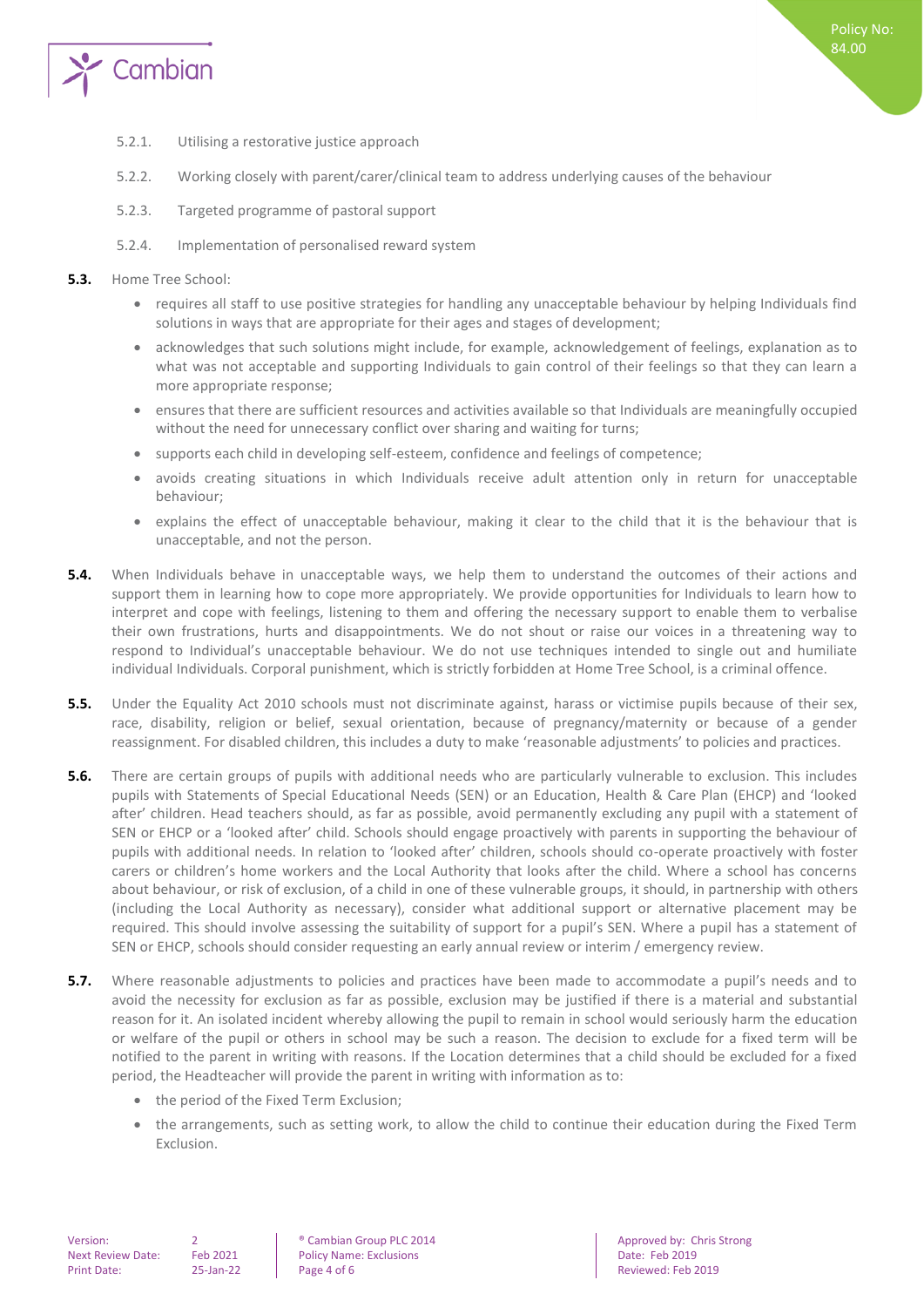

- **5.8.** It is unlawful to exclude or to increase the severity of an exclusion for a non-disciplinary reason. For example it would be unlawful to exclude a pupil simply because they have additional needs or a disability that the school feels it is unable to meet or for other reasons such as the failure of a pupil to meet specific conditions before they are reinstated such as attend a reintegration meeting.
- **5.9.** If the Head of service commences an investigation which may lead to a permanent exclusion the Headteacher must inform the parent/guardian/carers without delay. This will ideally be done by telephone and the telephone call will be followed by a letter within one school day. The letter will include information about:
	- the nature of the offence(s) and the results of any investigation to date;
	- that the sanction of a permanent exclusion may be imposed;
	- the parent/guardian/carers' right to state their case to the Head Teacher and if that is not satisfactory then to the Advisory Board and whom they should contact to do this, including the latest date that the parent/guardian/carers may give a written statement to the discipline committee;
	- the parent/guardian/carers right to see their child's record. The Head Teacher must comply within 15 school days, although in exclusion cases compliance should be as prompt as is practicably possible.
- **5.10.** If the Head of Service decides (after completing the investigation or as a result of new evidence and further investigation) that it is necessary to extend a fixed Term Exclusion or to convert it into a Permanent Exclusion, the Head Teacher will write again to the parent/guardian/carers with the reasons for this decision. The decision to exclude a pupil permanently will only be taken as a last resort when a wide range of strategies for dealing with disciplinary offences has been employed to no avail or is an exceptional 'one-off' offence has been committed. parent/guardian/carers co-operation forms part of the contract between the Location and all the parent/guardian/carers at the Location. The correspondence will be easily intelligible and in plain English.

#### <span id="page-4-0"></span>**Appeals**

- **5.11.** If parent/guardian/carers wish to appeal the exclusion then they must do so in writing to the Proprietors within one week of the letter notifying the parents or guardians of the exclusion. The Proprietors will establish an Appeal Panel to consider the appeal.
- **5.12.** The Appeal Panel will normally convene within three weeks (guidance is 15 working days I know it is the same, however 15 working days is better terminology) of the receipt of the letter requesting the appeal. The panel will consist of…….. No-one on the panel will have had any prior involvement with the decision making process surrounding the exclusion. If appropriate the proprietor will appoint a SEN expert to advise the review panel. The parents or guardian may bring a representative to the meeting. All letters and documents provided as evidence by the Head Teacher, shall be made available to the parents or guardian prior to the hearing. The parent/guardian/carers or their representative may ask questions of the Head Teacher or may raise any relevant matter for the consideration of the Panel. The Panel may call for any further information it requires. No evidence or argument shall be presented to the Panel in the absence either of the parent/guardian/carers or their representative, or in the absence of the Head Teacher, who is the Proprietor. At the conclusion of the hearing, the Panel shall retire to consider what recommendation it may make. The Panel may recommend:
	- The exclusion is confirmed
	- The exclusion is rescinded
	- The exclusion be rescinded and replaced with an alternative sanction.
- **5.13.** However, the final decision will always rest with the Location Proprietors, who may or may not accept the recommendations of the panel.
- **5.14.** The recommendation shall be communicated to the parent/guardian/carers and the Headteacher Every child has a right to confidentiality – it will be kept in the strictest confidence and only disclosed to those who need to know. We appreciate that such sensitive matters must be dealt with in confidence.

## <span id="page-4-1"></span>6. Relevant Documents:

**6.1.** Anti-bullying

Next Review Date: Feb 2021 | Policy Name: Exclusions | Date: Feb 2019 Print Date: 25-Jan-22 Page 5 of 6 Reviewed: Feb 2019

Version: 2 **2 a** Cambian Group PLC 2014 **Approved by: Chris Strong PLC 2014** Approved by: Chris Strong